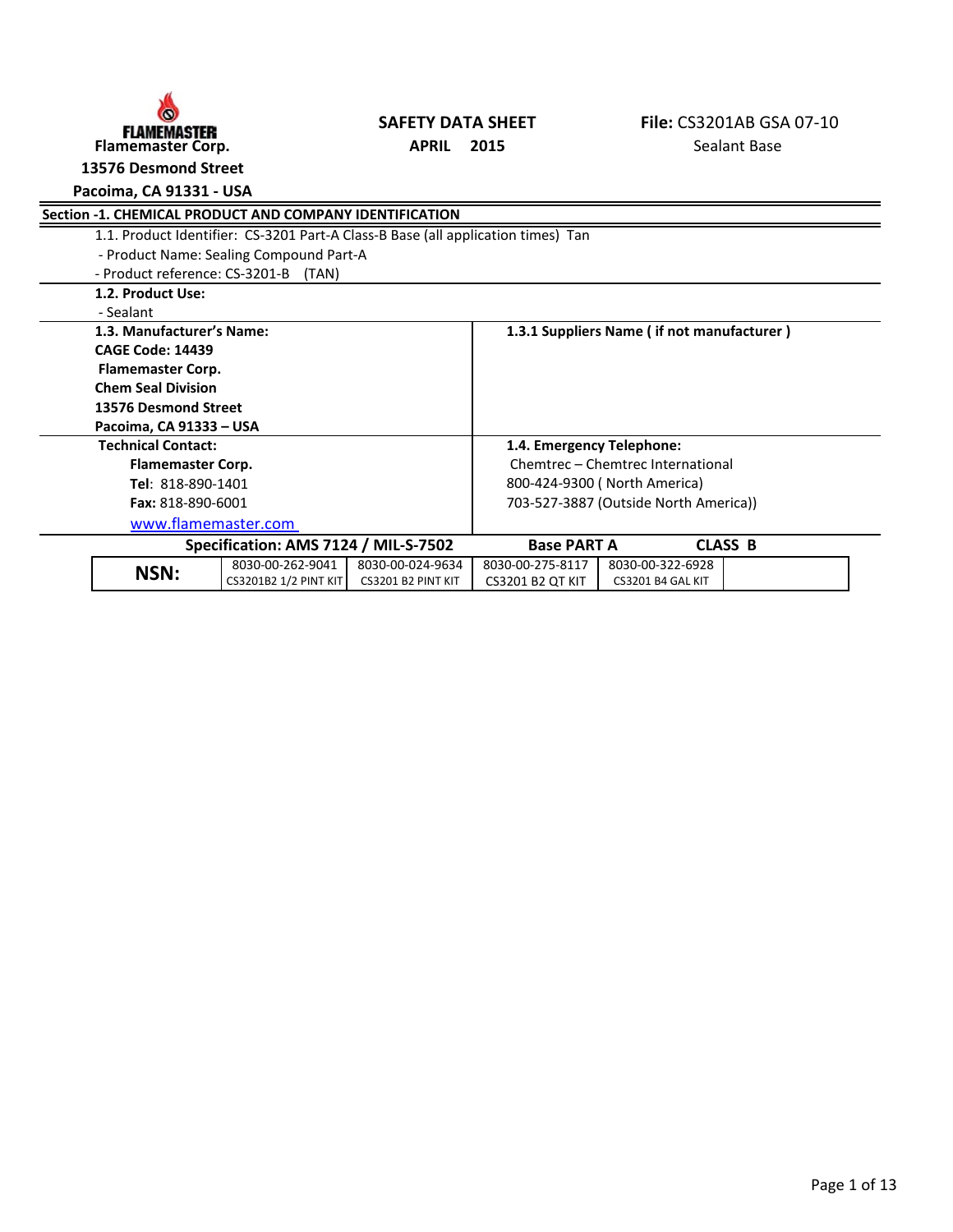# **Section -2. HAZARD ( S ) IDENTIFICATION**

**CLASSIFICATION OF THE MIXTURE:** OSHA/HCS STATUS: This material is considered hazardous by the OSHA Hazard Communication Standard (29 CFR 1910.1200)

CHRONIC, AQUATIC - Category 4 SKIN CORROSION/IRRITATION - Category 2 SERIOUS EYE DAMAGE/EYE IRRITATION - Category 2A CARCINOGENICITY - Category 2 TOXIC TO REPRODUCTION (UNBORN CHILD) - Category 2

**GHS LABEL REQUIREMENTS HAZARD PICTOGRAMS**



**SIGNAL WORD : WARNING**

#### **HAZARD STATEMENTS:**

SUSPECTED OF CAUSING CANCER - (H351) MAY CAUSE LONG LASTING HARMFUL EFFECTS TO AQUATIC LIFE - (H413) SUSPECTED OF DAMAGING THE UNBORN CHILD - (H361d) CAUSES SERIOUS EYE IRRITATION - (H319) CAUSES SKIN IRRITATION - (H315)

# **PRECAUTIONARY STATEMENTS:**

- P101+P102+P103: If medical advice is needed, have product container or label at hand. Keep out of reach of children.
- Read label before use
- P202: Do not handle until all safety precautions have been read and understood
- P210: Keep away from heat/sparks/open flames and hot surfaces-No Smoking
- P240:Ground/bond container and receiving equipment
- P261+P262+P263+P264:Avoid breathing dust/fumes/gas/mist/vapours/spray.Do not get in eyes , on skin, or on clothing. Avoid contact during pregnancy/while nursing. Wash thoroughly after handling.
- P270+P271+P273: Do not eat drink or smoke when using this product. Use only outdoors or in a well ventilated area. Avoid release to the environment.
- P281+P280: Use personal protective equipment as required. Wear protective gloves/ protective clothing/ eye protection/face protection
- P301+P310+P331: If swallowed: Immediately call a POISON CENTER or doctor/physician. Do not induce vomiting.
- P305+P351+P338+P315: If in eyes: Rinse cautiously with water for several minutes. Remove contact lenses,if present and easy to do. Continue rinsing. Get immediate medical advice/attention.
- P304+P340+P314: If inhaled: Remove victim to fresh air and keep at rest in a position comfortable for breathing. Get medical advice/attention if you feel unwell
- P342+P340+P315: If experiencing respiratory symptoms: Remove victim to fresh air and keep at rest in a position comfortable for breathing. Get immediate medical advice/attention.
- P302+P352: If on skin (or in hair) : Wash with plenty of soap and water. If skin irritation occurs seek medical attention
- P306+P361: If on clothing: Remove/ take off immediately all contaminated clothing
- P402+P403+P404: Store in a dry place. Store in a well ventilated space. Store in a closed container.
- P233+P234+P235: Keep container tightly closed. Keep only in original container. Keep cool.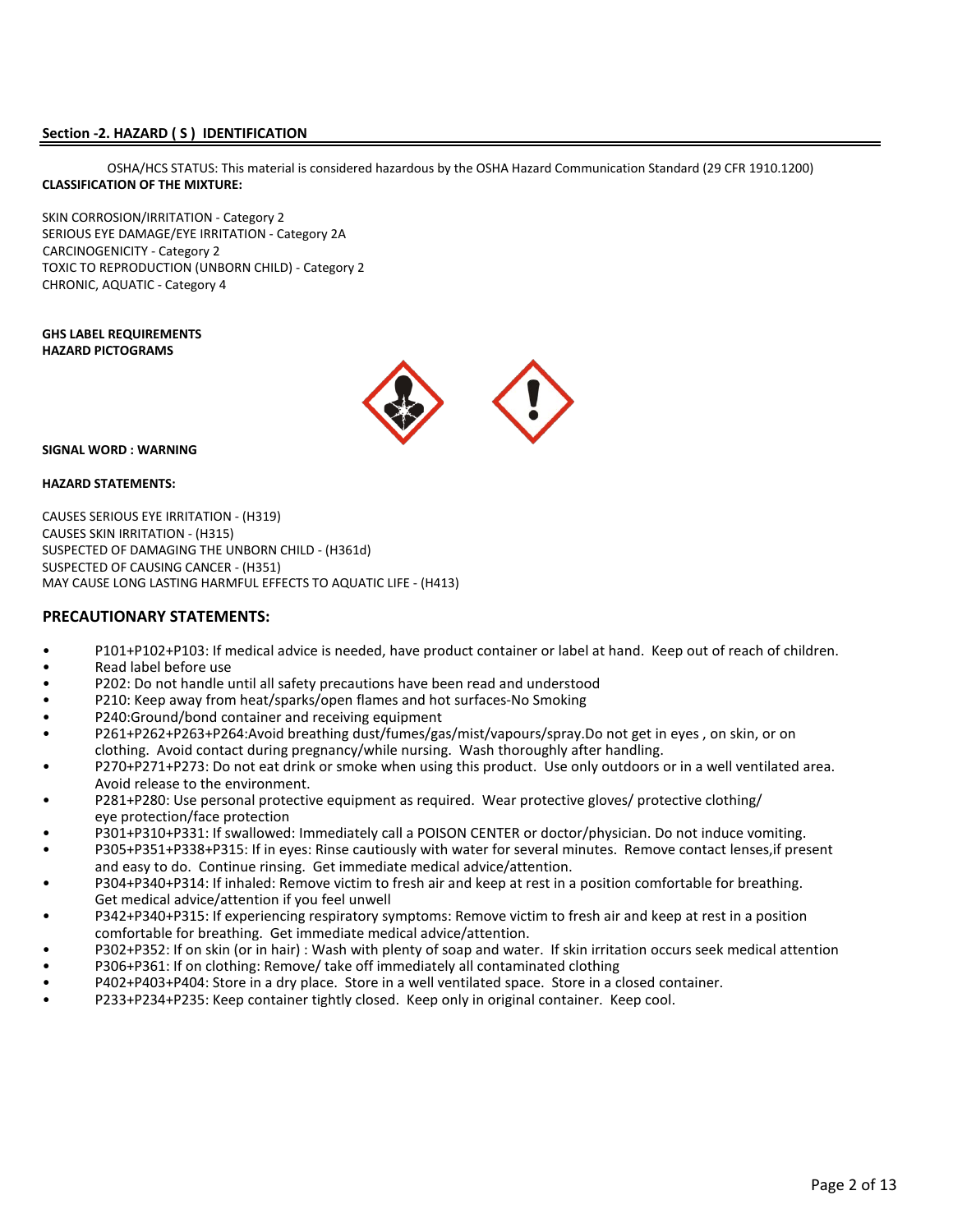# SUPPLEMENTAL LABEL ELEMENTS:

nervous system damage. Inhalation of concentrations above recommended limits causes headaches, drowsiness and nausea and could lead to unconsciousness or possibly death. Repeated exposure to high vapor concentrations may cause irritation of the respiratory system and permanent brain and

Avoid any contact with skin or clothing and wash thoroughly after handling. irritating to the mucous membranes and may cause the skin to become sensitized. 1-component mixtures: formaldehyde is released during the curing phase. Formaldehyde may cause irreversible effects, is

Emits toxic fumes when heated.

HAZARDS NOT OTHERWISE CLASSIFIED:

Prolonged or repeated exposure may dry skin and / or cause skin irritation.

# **Section -3. COMPOSITION / INFORMATION ON INGREDIENTS**

**Chemical family** : Mixture of organic compounds

For the hazards of the composition, (SDS see Section 2).

# **GHS CLASSIFICATION:LIQUID POLYMER** // OSHA HAZARDS: TARGET ORGAN EFFECT,IRRITANT,FLAMMABLE LIQUID

EYE IRRITATION (CATEGORY 2) SKIN IRRITATION (CATEGORY 2) SPECIFIC TARGET ORGAN TOXICITY-SINGLE EXPOSURE-(CATEGORY 3) AQUATIC, CHRONIC (CATEGORY 3)

# **GHS CLASSIFICATION:LIQUID POLYMER** // OSHA HAZARDS: TARGET ORGAN EFFECT,IRRITANT,FLAMMABLE LIQUID

EYE IRRITATION (CATEGORY 2) SKIN IRRITATION (CATEGORY 2) SPECIFIC TARGET ORGAN TOXICITY-SINGLE EXPOSURE-(CATEGORY 3) AQUATIC, CHRONIC (CATEGORY 3)

# **GHS CLASSIFICATION IN ACCORDANCE WITH 29 CFR 1910 (OSHA HCS): TOLUENE**

FLAMMABLE LIQUIDS (CATEGORY 2),H225 SKIN IRRITATION (CATEGORY 2),H315 REPRODUCTIVE TOXICITY (CATEGORY 2),H361 SPECIFIC TARGET ORGAN TOXICITY-SINGLE EXPOSURE-(CATEGORY 3),CENTRAL NERVOUS SYSTEM,H336 SPECIFIC TARGET ORGAN TOXICITY-REPEATED EXPOSURE (CATEGORY 2),H373 ASPIRATION HAZARD (CATEGORY 1),H304 ACUTE AQUATIC TOXICITY (CATEGORY 2),H401

# **CALCIUM CARBONATE:**

GHS CLASSIFICATION: CALCIUM CARBONATE EYE DAMAGE (CATEGORY 1) SKIN IRRITATION (CATEGORY 2) SPECIFIC TARGET ORGAN TOXICITY-SINGLE EXPOSURE-(CATEGORY 3)

#### **TITANIUM DIOXIDE**

OSHA HAZARDS: CARCINOGEN CARCINOGENICITY (CATEGORY 2) SKIN IRRITATION: (CATEGORY 3) GHS CLASSIFICATION: TITANIUM DIOXIDE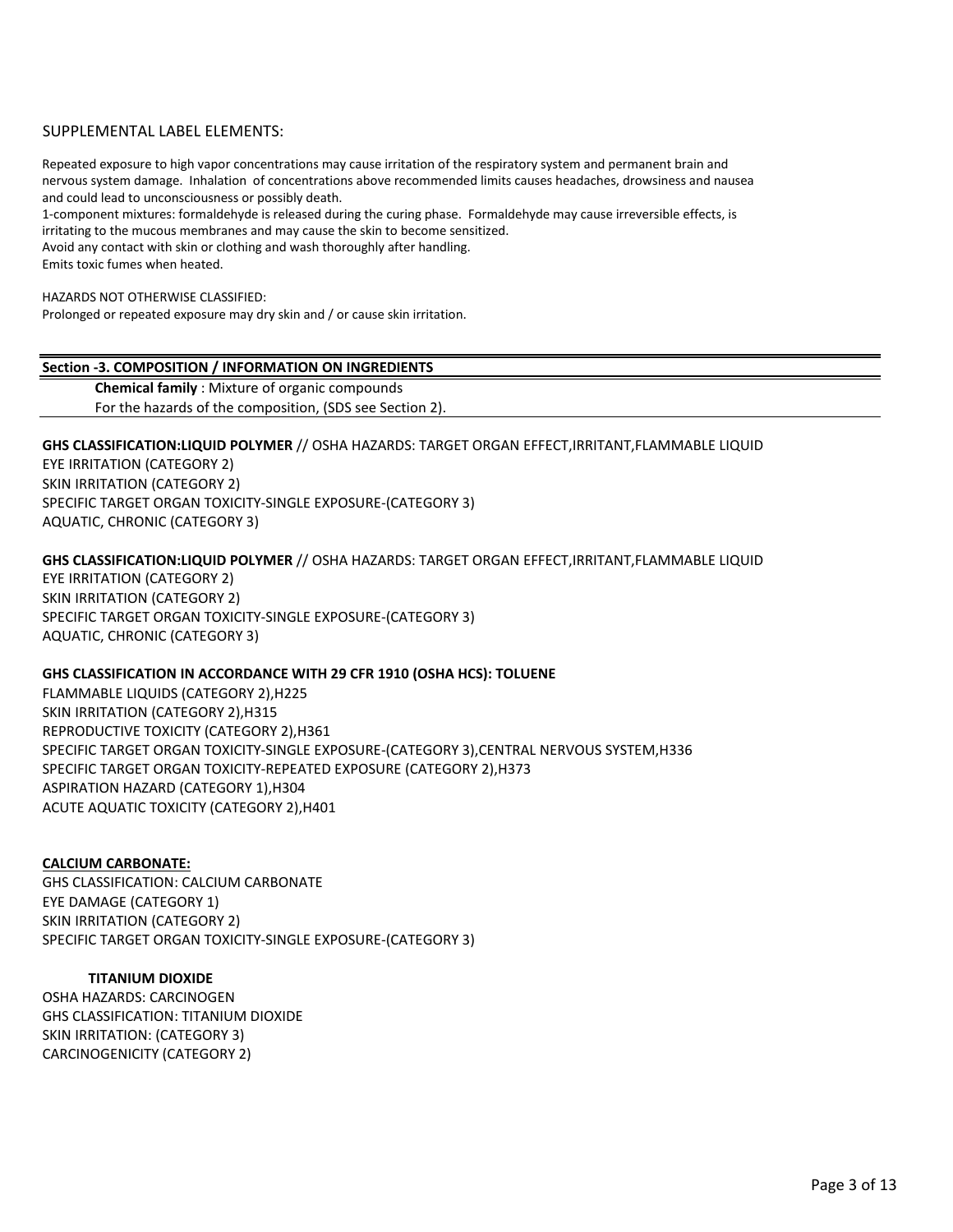# **LIQUID PHENOLIC RESIN:**

Skin Sensitization ( Category 1) Carinogenicity ( Category 2) Acute Toxicity ( Category 3), (Dermal) Acute Toxicity ( Category 3) (Inhalation) Acute Toxicity ( Category 3) (Oral) Aquatic Acute ( Category 3) Flammable Liquid ( Category 4) Skin Corrosion ( Category 1B) Specific Target Organ Toxicity-Single Exposure - STOT SE- ( Category 3)

#### **Bisphenol A- Epoxy Resin with Toluene**

FLAMMABLE LIQUIDS - CATEGORY 2 SKIN CORROSION/IRRITATION - CATEGORY 2 SERIOUS EYE DAMAGE/EYE IRRITATION - CATEGORY 2A SKIN SENSITIZATION - CATEGORY 1 TOXIC TO REPRODUCTION (UNBORN CHILD) - CATEGORY 2 SPECIFIC TARGET ORGAN TOXICITY ( SINGLE EXPOSURE) (NARCOTIC EFFECTS) - CATEGORY 3 AQUATIC HAZARD (ACUTE) - CATEGORY 2 AQUATIC HAZARD (LONG TERM) - CATEGORY 3

| <b>SUBSTANCE</b>                          | <b>H&amp;P STATEMENTS</b>           | <b>CAS</b> | <b>EINECS/ELINCS</b> |
|-------------------------------------------|-------------------------------------|------------|----------------------|
| % by weight in the product                |                                     |            |                      |
| LIQUID POLYMER < 70%                      | H319, H335, H315, H412, H223,       | N/A        | <b>POLYMER</b>       |
|                                           | P210,P270,P305+P351+P338            |            |                      |
|                                           | +P313,P306+P361,P370+P260           |            |                      |
| LIQUID POLYMER < 70%                      | H319, H335, H315, H412, H223,       | N/A        | <b>POLYMER</b>       |
|                                           | P210,P270,P305+P351+P338            |            |                      |
|                                           | +P313,P306+P361,P370+P260           |            |                      |
|                                           |                                     |            |                      |
| <b>TOLUENE</b> (Methylbenzene)<br>$< 2\%$ | H225, H304, H315, H319, H332, H336, | 108-88-3   | 203-625-9            |
|                                           | H361, H371, H401,                   |            |                      |
|                                           | P210P260,P281,P301+P310,P305+       |            |                      |
|                                           | P351+ P338, P331                    |            |                      |
| <b>Titanium Dioxide</b><br>< 10%          | H319, H335, H315, H332, H312, H302  | 13463-67-7 | 236-675-5            |
|                                           | H373,P305+P351+P313,P280+           |            |                      |
|                                           | P281, P262, P102, P280              |            |                      |
| Calcium Carbonate<br>$<$ 45%              | P305+P351+P313,P280<br>H319         | 72608-12-9 | 207-439-9            |
| Bisphenol A- Epoxy Resin with Toluene <3% | H225, H319, H315, H317, H361d,      | N/A        | N/A                  |
|                                           | H336, H400, H412                    |            |                      |
| Liquid Phenolic Resin                     | H227, H301, H311, H314, H317,       |            |                      |
|                                           | H331, H335, H351, H402              | N/A        | N/A                  |
|                                           | P201, P202, P261, P272, P280        |            |                      |
|                                           | P302+P352, P308+P313, P321,         |            |                      |
|                                           | P333+P313, P362+P364,               |            |                      |
|                                           | P405, P501                          |            |                      |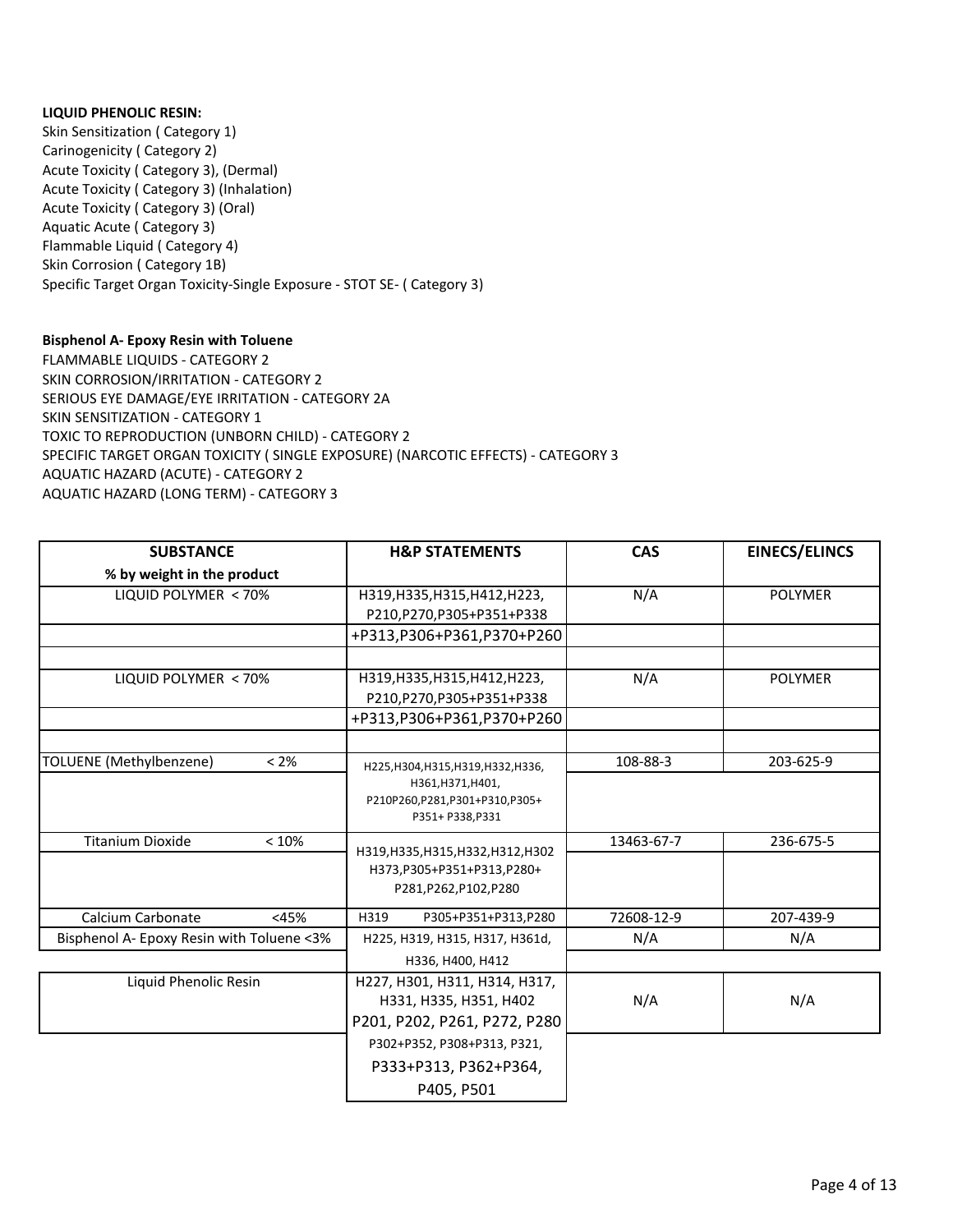#### **Section -4. FIRST-AID MEASURES**

**General:** When in doubt or symptoms persist, seek medical attention. Have Safety Data Sheet information available. Never give anything by mouth to an unconscious person.

**Inhalation:** Remove to fresh air, if breathing has stopped, administer artificial respiration. Give nothing by mouth, seek immediate medical attention.

**Eye contact:** Remove any contact lenses if present and easy to do. Irrigate with clean, fresh water for at least 15 minutes, holding the eye lids apart, and seek immediate medical attention.

**Skin contact:** Remove contaminated clothing. Wash skin thoroughly with soap and water or use recognized skin cleaners. Do NOT use aromatic solvents, thinners or petroleum products.

**Ingestion**: If accidentally swallowed obtain immediate medical attention. Keep at rest. Do NOT induce vomiting. Never give anything by mouth to an unconscious person.

#### **Section -5. FIRE-FIGHTING MEASURES**

#### **Extinguishing agents**

**Recommended:** Universal resistant foam, CO2, water, powder. **Agents to avoid:** None known

#### **Attention**

from fire area as well. Promptly remove all persons in the event of a fire from the fire area. If safe to do so, remove all containers

Fire will produce dense black smoke. Exposure to decomposition products may cause a Health Hazard. Fire fighters should wear self-contained breathing apparatus.

Water mist may be used to cool closed containers to prevent pressure build-up and possible auto-ignition and explosion when exposed to extreme heat.

Do not weld, flame cut or expose to extreme heat or ignition sources, empty containers which have contained flammable products.

Do not allow run-off from fire fighting to enter drains or water courses.

**HAZARDOUS DECOMPOSITION PRODUCTS INCLUDE:** CARBON DIOXIDE, CARBON MONOXIDE, HALOGENATED COMPOUNDS, METAL OXIDE / OXIDES AND FORMALDEHYDE

#### **Section -6. ACCIDENTAL RELEASE MEASURES**

Eliminate sources of ignition, ventilate the area. Avoid breathing vapors by using appropriate respiratory protective equipment. Refer to protective measures listed in sections 7 & 8.

Collect spill with non-combustible absorbent materials, e.g. sand, earth, vermiculite, diatomaceous earth and place in a suitable container for disposal in accordance with local regulations (see section 13). Do not allow to enter drains or watercourses.

Clean-up with a detergent/ water mix ; avoid use of aromatic solvents. If the product enters drains or watercourses, inform authority with jurisdiction in accordance with state / local regulations.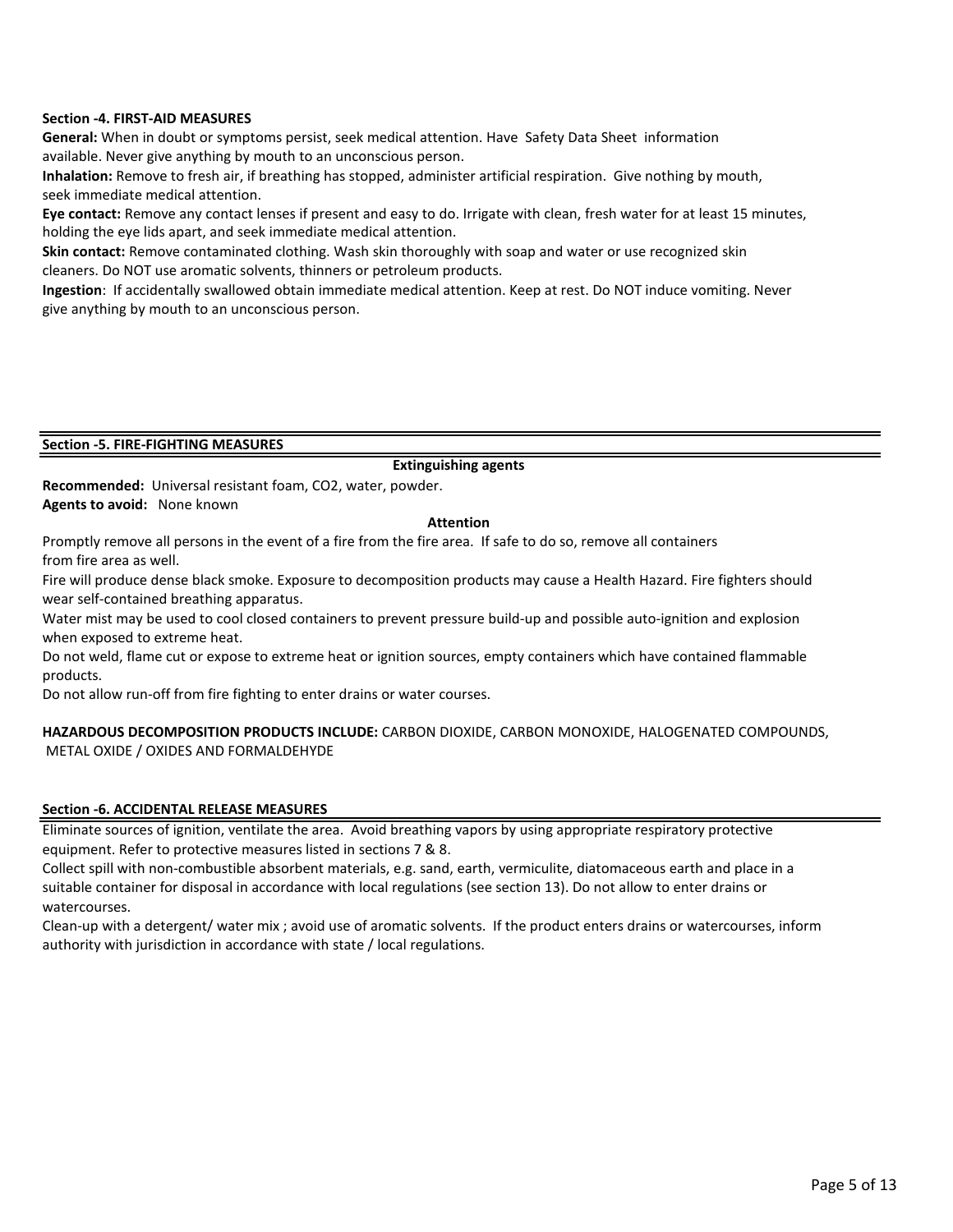# **Section -7. HANDLING AND STORAGE**

#### **7.1 Handling:**

No smoking, eating and drinking during handling. Wash hands and face before eating, drinking, or smoking. Avoid exposure during pregnancy

Keep containers tightly closed. Prior to movement containers which are opened should be carefully resealed.

Avoid skin and eye contact. Avoid inhalation in case of exposure to vapor and spray mist.

Handle and open containers with care to avoid spilling of contents. Never use pressure to empty; container is not a pressure vessel. Clean or discard contaminated clothing and shoes.

Preparation may charge electrostatically; always use grounding/ bonding/ earthing leads when transferring contents of containers. Operators should wear antistatic footwear and clothing, and floors should be electrically conductive. Vapors are heavier than air and may spread along floors. Vapors may form explosive mixtures with air. Prevent the creation of flammable or explosive concentrations of vapor in air, and avoid vapor concentration higher than the Occupational Exposure Limits.

Use in areas from which local sources of ignition have been excluded. Electrical equipment including lighting should be protected to the appropriate standard. Isolate from sources of heat, sparks and open flame. Non-sparking tools are recommended.

# **7.2 Storage:**

Observe label precautions. Store between 32/F and 95/F ( 0/C and 35/C ) in a dry, clean and well ventilated place, away from sources of heat, ignition, and direct sunlight. For flash points below 23 °C store in an area constructed to the appropriate standard

# **8. EXPOSURE CONTROLS / PERSONAL PROTECTION**

#### **8.1 Engineering measures:**

Avoid the inhalation of vapors, spray mist and particulates. Achieve by local exhaust ventilation providing good general extraction as to keep air-borne concentration below the Occupational Exposure Limits (OEL).

If local / area ventilation is not sufficient to comply with OEL, suitable (NIOSH) respiratory protection to be provided. Always provide suitable (NIOSH) respiratory protection when sanding, grinding or otherwise abrading cured material.

#### **8.2 Exposure limits**

| Work place exposure limits (8 hour) |                                           |                                           |  |  |  |
|-------------------------------------|-------------------------------------------|-------------------------------------------|--|--|--|
| <b>Substance</b>                    | <b>OSHA</b>                               | <b>ACGIH TWA</b>                          |  |  |  |
| <b>LIQUID POLYMER</b>               | Not known                                 | Not known                                 |  |  |  |
| <b>LIQUID POLYMER</b>               | Not known                                 | Not known                                 |  |  |  |
| TOLUENE (Methylbenzene)*            | 200 ppm                                   | 20 ppm                                    |  |  |  |
| CALCIUM CARBONATE *                 | 5 mg/m <sup>3</sup> (RESPIRABLE FRACTION) | 3 mg/m <sup>3</sup> (RESPIRABLE FRACTION) |  |  |  |
| CALCIUM CARBONATE *                 | 15mg/m <sup>3</sup> (TOTAL DUST)          | 10 mg/m <sup>3</sup> (TOTAL DUST)         |  |  |  |
| ∗<br>TITANIUM DIOXIDE               | 15mg/m <sup>3</sup> (TOTAL DUST)          | 10 mg/m <sup>3</sup> (TOTAL DUST)         |  |  |  |
| * can be absorbed through skin      |                                           |                                           |  |  |  |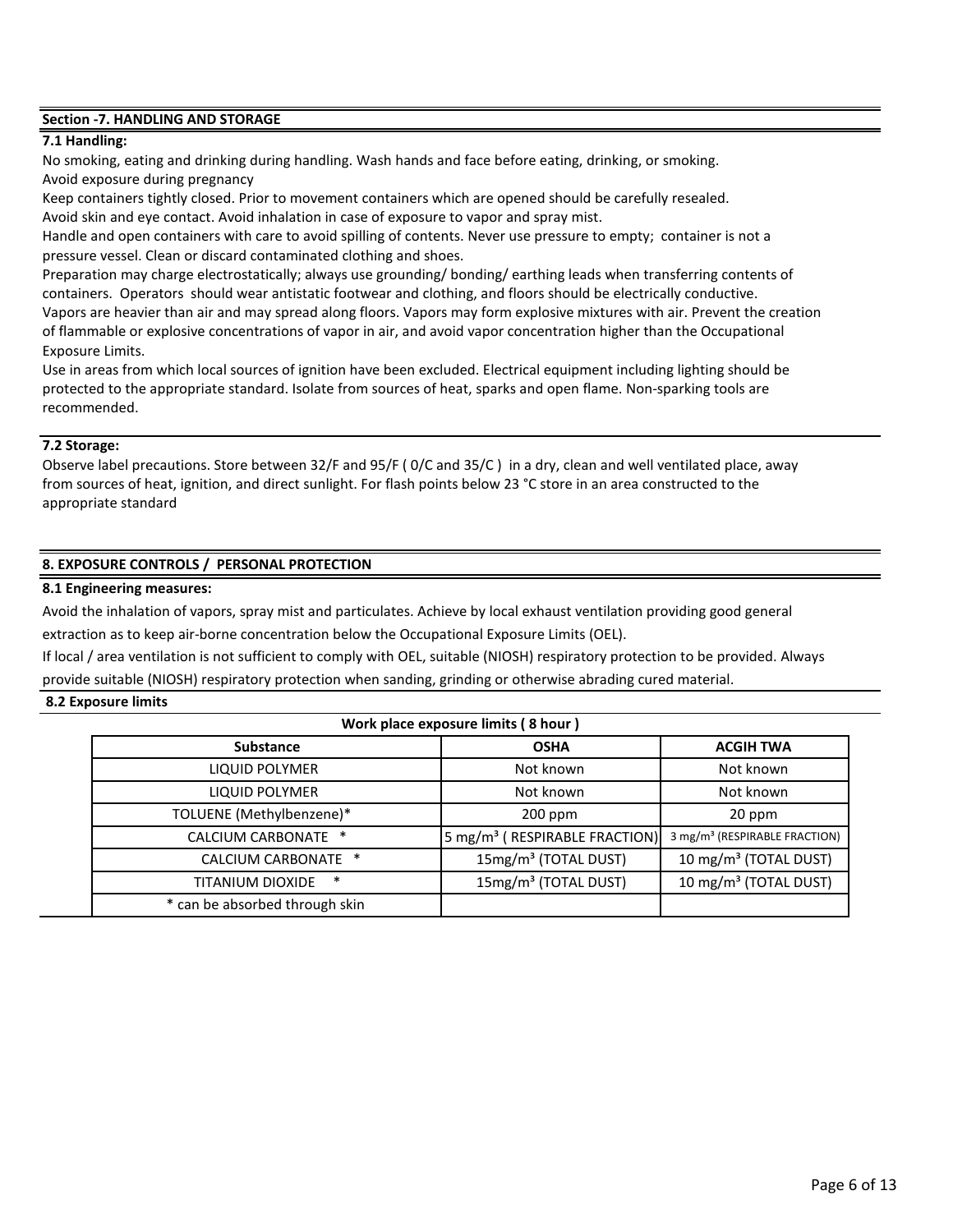# **8.3 Personal protection**

All Personal Protective Equipment, including Respiratory Protection, used to control exposure to hazardous substances must be selected to meet the requirements of OSHA Regulations.

# **Respiratory protection :**

Appropriate respiratory protection equipment should be selected according to the type of contaminants, following regulatory (OSHA / NIOSH) and manufacturers instructions including proper fitting of devices.

# **Hand protection :**

For prolonged or repeated contact, recommend gloves type: polyvinyl alcohol, nitrile rubber, latex rubber (some people may exhibit sensitivity to Latex). Barrier creams may help to protect exposed areas of the skin. However, they should not be applied post exposure.

# **Eye protection :**

Use safety glasses with side shields to protect against splashes. Face shields may also be worn.

# **Skin protection :**

Protective clothing made of antistatic and fire resistant fibers. All parts of the body should be washed after contact. Use good hygiene and industrial practices, keep working clothes clean.

# **9. PHYSICAL AND CHEMICAL PROPERTIES**

- Physical state at:  $68^{\circ}$  F (20 ° C) Liquid  $\bullet$  Ph : N/A
- Flash point: 200 ° F (93 ° C) Method: TCC  $\bullet$  Volatile by VOLUME: N/A
- Specific gravity at: 68 ° F (20 ° C) N/A Vapor pressure at: 68 º F (20 º C) NIL
- Vapor Density: NIL Color: White
- Lower Explosive Limit (% vol.): N/A **Appearance: PASTE**
- Upper Explosive Limit '(% vol.): N/A Odor: Polysulfide Odor
- Miscibility in water at 20 º C: NEGLIGIBLE Boiling Point: Unknown
- 
- 
- 
- 
- 
- 
- 
- 
- VOC: N/A Material Supports Combustion: Yes

# **10. STABILITY AND REACTIVITY**

Stable under recommended storage and handling conditions (see SDS section 7). In case of combustion, may produce hazardous decomposition products such as :

- Carbon Monoxide
- Sulfur Oxides
- 
- Formaldehyde Smoke
- Halogenated Compounds
	- Oxides of Carbon,Nitrogen,Sulfur Dioxide,Trace Hydrogen Sulfide
- Carbon Dioxide Metal Oxide / Oxides
	-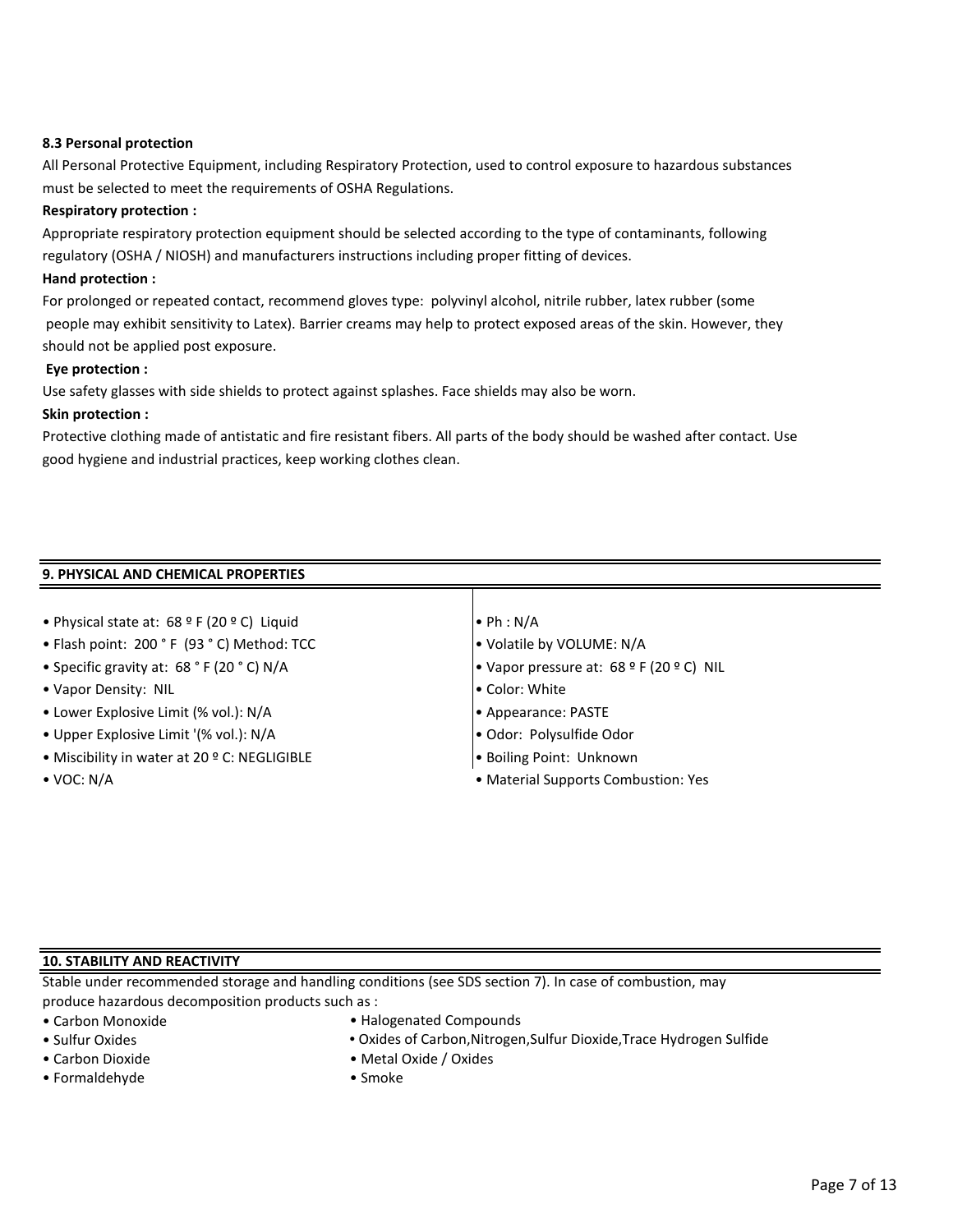#### **11. TOXICOLOGICAL INFORMATION**

There are no data available on the preparation itself. See (SDS Sections 3 and 15) for details.

Exposure to component solvents vapors at concentrations in excess of the stated Occupational Exposure Limits may result in adverse health effects such as mucous membrane and respiratory system irritation and adverse effects on kidney, liver and central nervous system.

Symptoms and signs of overexposure include headache, dizziness, fatigue, muscular weakness, drowsiness, Repeated or prolonged contact with the preparation may cause Defatting of the skin resulting in non-allergic dermatitis and absorption through the skin. reduced fetal weight, increase in fetal deaths, skeletal malformations, and in extreme cases loss of consciousness

The liquid splashed in the eyes causes serious eye irritation and damage.

Irritating to mouth, throat and stomach. Ingestion causes reduced fetal weight, increased fetal deaths and skeletal malformations

Formaldehyde is released during curing.

#### **ACUTE TOXICITY:**

| <b>PRODUCT:</b>            | <b>RESULT</b>         | <b>SPECIES</b> | <b>DOSE</b>   | <b>EXPOSURE</b> |
|----------------------------|-----------------------|----------------|---------------|-----------------|
| <b>I</b> Calcium Carbonate | LD50 ORAL             | Rat            | 6450 mg/kg    |                 |
| Toluene                    | LC50 Inhalation Vapor | Rat            | 49 $g/m3$     | 4 Hours         |
|                            | LC50 Inhalation Vapor | Rat            | 8000 ppm      | 4 Hours         |
|                            | LD50 Dermal           | Rabbit         | $8.39$ g/kg   |                 |
|                            | LD50 ORAL             | Rat            | 636 mg/kg     |                 |
| Titanium Dioxide           | LD50 ORAL             | Rat            | >10g/kg       |                 |
| Bisphenol A- Epoxy Resin   | LD50 Dermal           | Rat            | >2000 mg/kg   |                 |
|                            | LD50 ORAL             | Rat            | $>2000$ mg/kg |                 |

May cause damage to organs through prolonged or repeated exposure. Suspected of causing cancer. Risk depends on level and duration of exposure. Suspected of damaging the unborn child.

# **CARCINOGENICITY:**

| <b>INGREDIENT</b>  | IARC | OSHA                     | <b>NTP</b>               | CAS#       |
|--------------------|------|--------------------------|--------------------------|------------|
| TOLUENE:           |      | $\overline{\phantom{0}}$ | $\overline{\phantom{0}}$ | 108-88-3   |
| TITANIUM DIOXIDE : | 2В   | $\overline{\phantom{0}}$ | $\overline{\phantom{0}}$ | 13463-67-7 |

# **SPECIFIC TARGET ORGAN TOXICITY-STOT (SINGLE EXPOSURE)**

LIQUID POLYMER - CATEGORY 3 LIQUID POLYMER - CATEGORY 3

TOLUENE - CATEGORY 3

# **SPECIFIC TARGET ORGAN TOXICITY-STOT (REPEATED EXPOSURE)**

TOLUENE - CATEGORY 2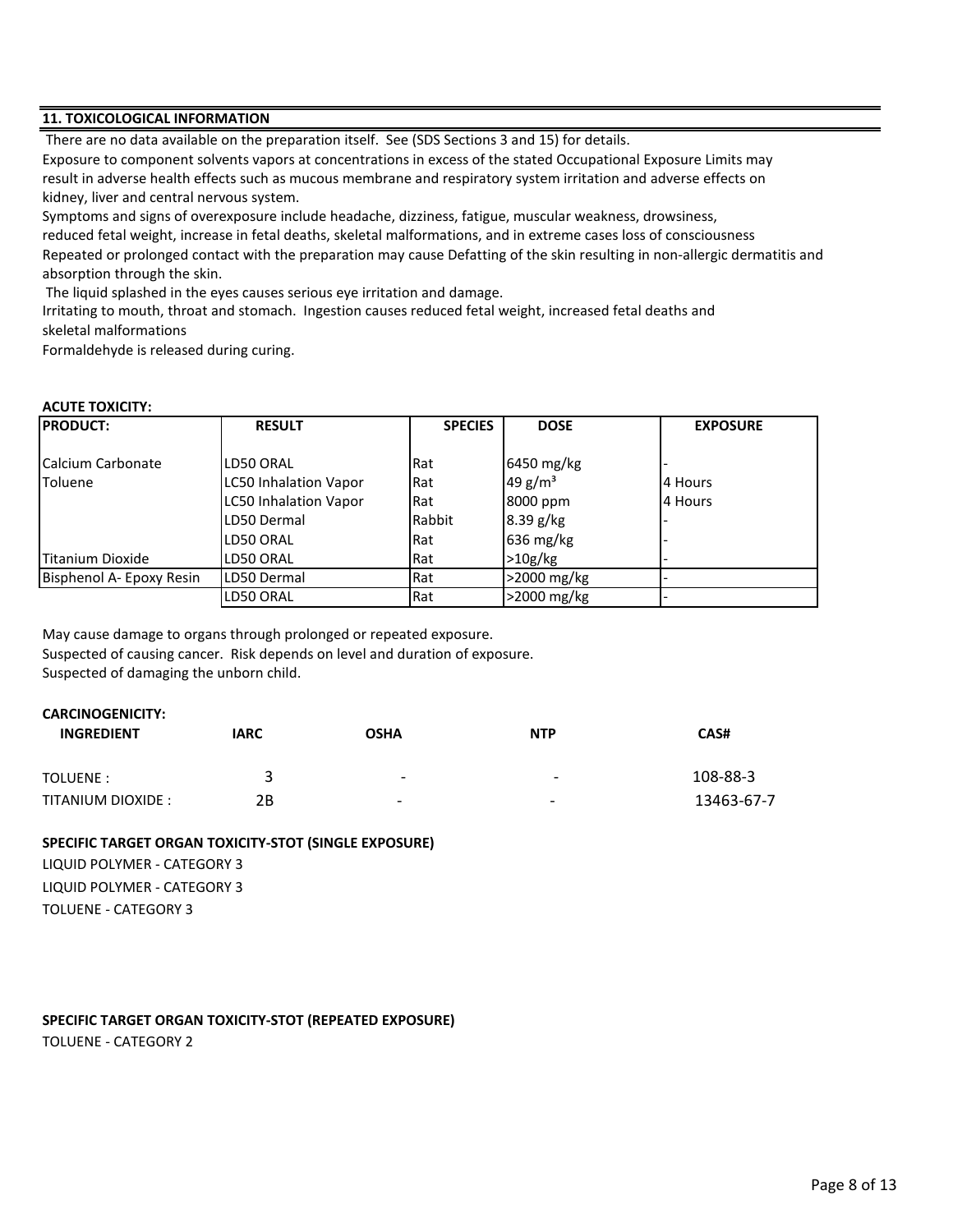**TARGET ORGANS:** BRAIN, BLOOD, KIDNEYS, LUNGS, REPRODUCTIVE SYSTEM, LIVER, HEART, PERIPHERAL NERVOUS SYSTEM, GASTROINTESTINAL TRACT, UPPER RESPIRATORY TRACT, SKIN, CENTRAL NERVOUS SYSTEM, EYE, LENS AND/OR CORNEA.

#### **ASPIRATION HAZARD:**

TOLUENE - CATEGORY 1

# **12. ECOLOGICAL INFORMATION**

 There is no data available on the preparation itself. Do not allow the product to enter drains or water ways. See (SDS Sections 3 and 15)

| OXICIT |  |
|--------|--|
|        |  |

| Product / Ingredient | Result                         | <b>Species</b> | Exposure |  |
|----------------------|--------------------------------|----------------|----------|--|
| Titanium Dioxide     | Acute LC50>100mg/l Fresh Water | Daphnia        | 48 Hours |  |

#### Persistance and Degradability :

| Product / Ingredient       | Aquatic Half Life | Photolysis | Biodegradability                          |
|----------------------------|-------------------|------------|-------------------------------------------|
| Toluene                    |                   |            | Readily (5 days - 81 %)                   |
| bisphenol A - epoxy resins |                   |            | Not Readily Biodegradeable (28 days - 5%) |

#### Bioaccumulative Potential :

| Product / Ingredient       | LogP(ow) | <b>BCF</b>  | Potential |
|----------------------------|----------|-------------|-----------|
| Toluene                    | د ، ، ،  | ר ה<br>0.JZ | low       |
| bisphenol A - epoxy resins |          | י ה<br>⊃⊥   | low       |

#### **Mobility in Soil :** Not Available

#### **13. DISPOSAL CONSIDERATIONS**

Recommended incineration or land fill as hazardous waste per Federal, State and local regulations. React with curing agent and dispose of as hazardous waste per Federal, State and local regulations. Recommended incineration or land fill.

#### **14. TRANSPORT INFORMATION**

DOT: Not regulated UN Number: Not regulated IATA: Not regulated IMDG/IMO: Not regulated NMFC: 4620 SUB.5 – CL.60 Schedule B # 3506.91.0000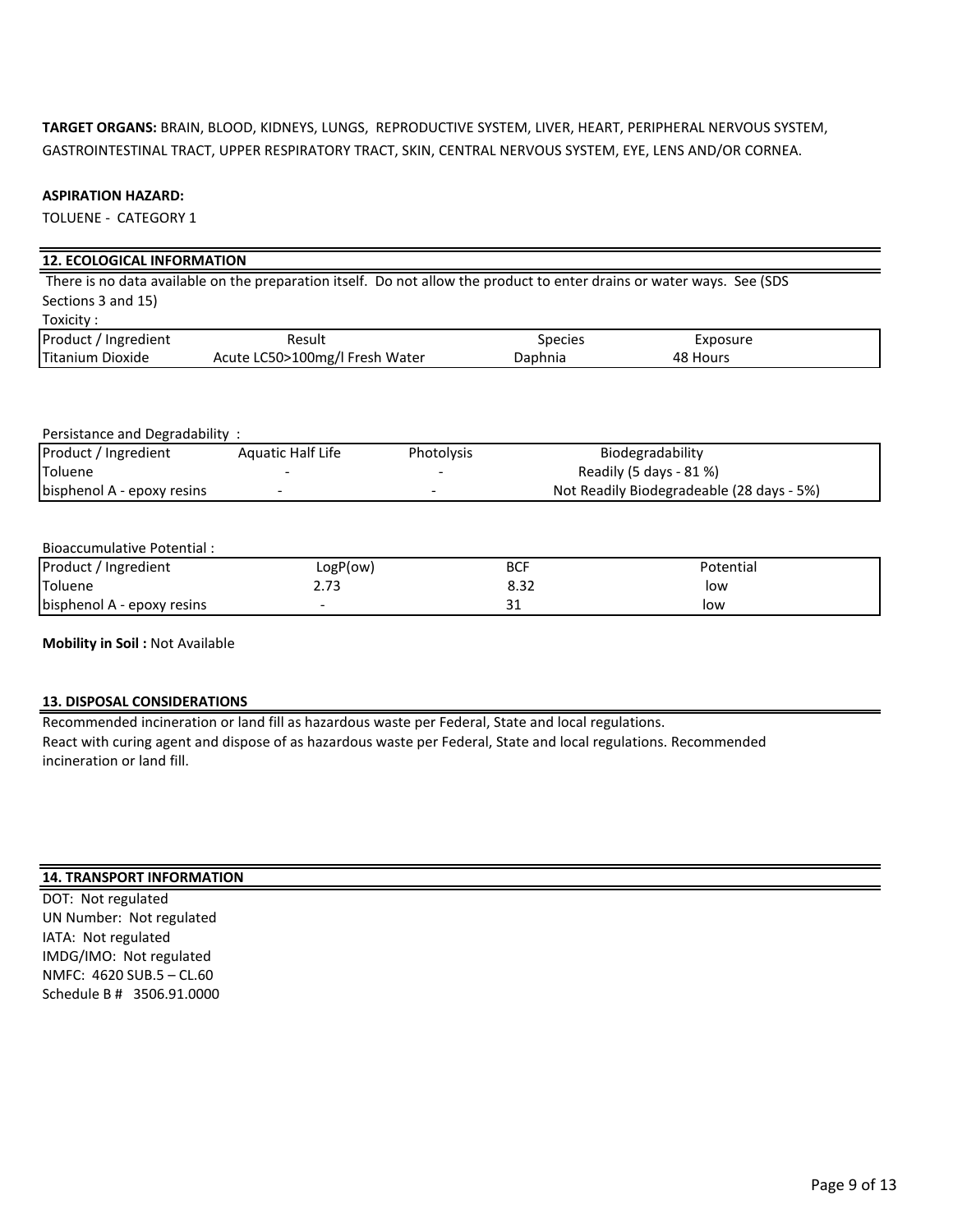# **15. REGULATORY INFORMATION**

| <b>US Regulations Federal</b>            |                       |                            |          |                        |
|------------------------------------------|-----------------------|----------------------------|----------|------------------------|
| chemical (s) subject to the reporting    | <b>Chemical Name</b>  | <b>CAS No</b>              | Weight % | <b>Threshold limit</b> |
| requirements of section 313 of Title III |                       |                            |          | (Reporting Value)      |
| and of 40 CFR 372 (SARA)                 |                       |                            |          |                        |
|                                          | <b>TOLUENE</b>        | 108-88-3                   | < 2%     | Unknown                |
|                                          | (Methylbenzene)       |                            |          |                        |
|                                          | LIQUID POLYMER        | N/A                        | <70%     | Unknown                |
|                                          | <b>LIQUID POLYMER</b> | N/A                        | <70%     | Unknown                |
|                                          | Calcium Carbonate     | 72608-12-9                 | $<$ 45%  | <b>Unknown</b>         |
|                                          | <b>Phenolic Resin</b> | N/A                        | < 10%    | Unknown                |
|                                          | Titanium Dioxide      | *13463-67-7                | < 10%    | Unknown                |
|                                          |                       | *(DELETED CAS# 98084-96-9) |          |                        |

All remaining Constituents are non-hazardous per FED-STD-313 All Constituents are listed in TSCA inventory; complete SARA notifications must remain attached to this SDS. Any copies and /or distribution of this SDS must include all SARA notifications.

mixture is excluded Per TSCA Par. 710.4 (d) 95 (6) (7) Constituents are not listed in TSCA 12b CORR. LIST

#### **US Regulations State**

| California Proposition 65 | <b>TOLUENE</b>        | 108-88-3 | < 2% | $>= 1.0%$ |
|---------------------------|-----------------------|----------|------|-----------|
| (Developmental - Female)  |                       |          |      |           |
| Massachusetts             | <b>TOLUENE</b>        | 108-88-3 | < 2% | $>= 1.0%$ |
| New Jersey                | <b>TOLUENE</b>        | 108-88-3 | < 2% | $>= 1.0%$ |
| Pennsylvania              | <b>TOLUENE</b>        | 108-88-3 | < 2% | $>= 1.0%$ |
| Rhode Island              | <b>TOLUENE</b>        | 108-88-3 | <2%  | $>= 1.0%$ |
| California Proposition 65 | <b>LIQUID POLYMER</b> | N/A      | <70% | $>= 1.0%$ |
| (Developmental - Female)  |                       |          |      |           |
| Massachusetts             | <b>LIQUID POLYMER</b> | N/A      | <70% | $>= 1.0%$ |
| New Jersey                | LIQUID POLYMER        | N/A      | <70% | $>= 1.0%$ |
| Pennsylvania              | LIQUID POLYMER        | N/A      | <70% | $>= 1.0%$ |
| Rhode Island              | LIQUID POLYMER        | N/A      | <70% | $>= 1.0%$ |
| California Proposition 65 | <b>LIQUID POLYMER</b> | N/A      | <70% | $>= 1.0%$ |
| (Developmental - Female)  |                       |          |      |           |
| Massachusetts             | LIQUID POLYMER        | N/A      | <70% | $>= 1.0%$ |
| New Jersey                | LIQUID POLYMER        | N/A      | <70% | $>= 1.0%$ |
| Pennsylvania              | LIQUID POLYMER        | N/A      | <70% | $>= 1.0%$ |
| Rhode Island              | <b>LIQUID POLYMER</b> | N/A      | <70% | $>= 1.0%$ |

(Continued next page)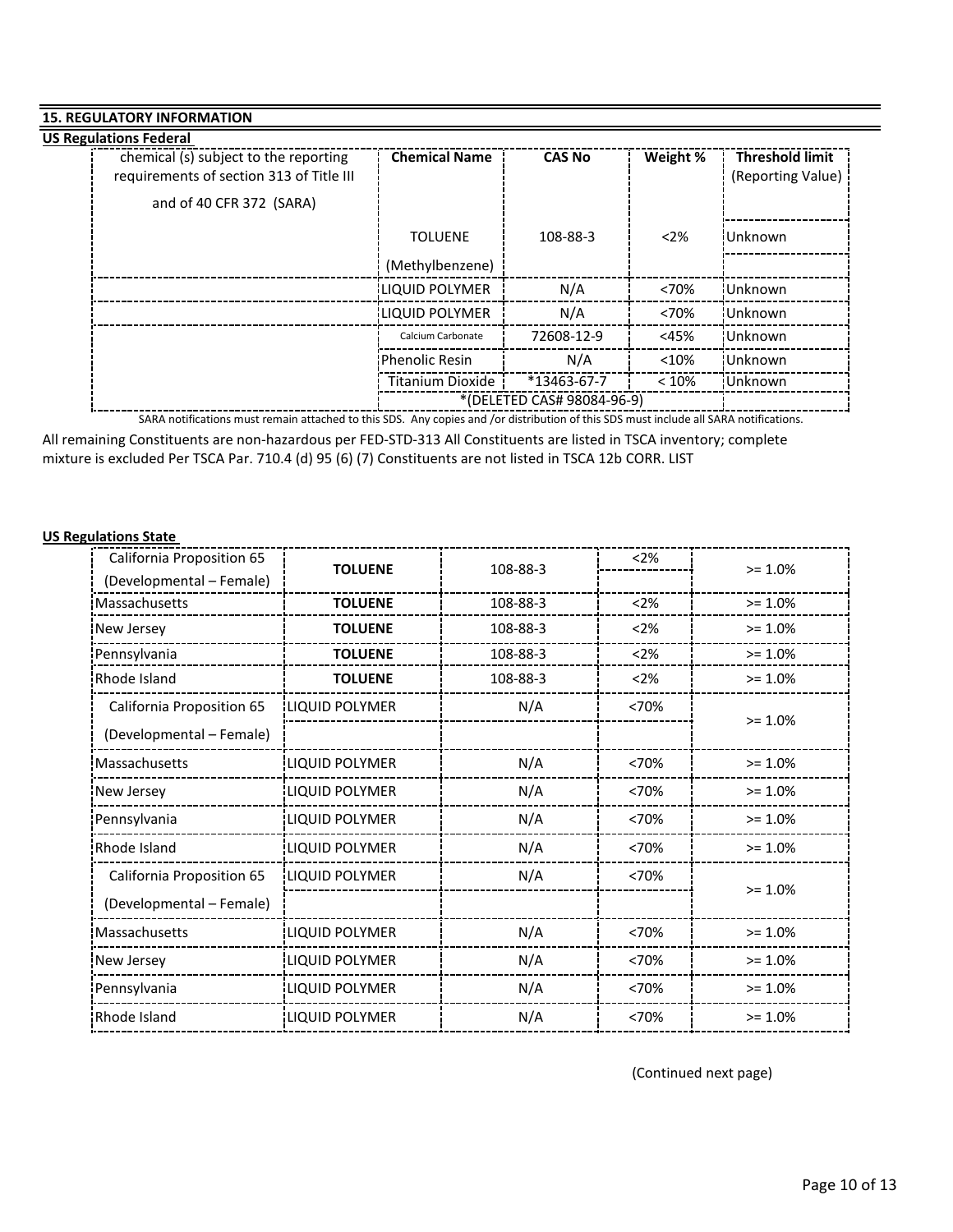| California Proposition 65 | Calcium Carbonate       | 72608-12-9 | $<$ 45% | $>= 1.0%$ |  |
|---------------------------|-------------------------|------------|---------|-----------|--|
| (Developmental - Female)  |                         |            |         |           |  |
| Massachusetts             | Calcium Carbonate       | 72608-12-9 | $<$ 45% | $>= 1.0%$ |  |
| New Jersey                | Calcium Carbonate       | 72608-12-9 | $<$ 45% | $>= 1.0%$ |  |
| Pennsylvania              | Calcium Carbonate       | 72608-12-9 | <45%    | $>= 1.0%$ |  |
| Rhode Island              | Calcium Carbonate       | 72608-12-9 | $<$ 45% | $>= 1.0%$ |  |
| California Proposition 65 | Titanium Dioxide        | 13463-67-7 | < 10%   | $>= 1.0%$ |  |
| (Developmental - Female)  |                         |            | < 10%   |           |  |
| Massachusetts             | Titanium Dioxide        | 13463-67-7 | < 10%   | $>= 1.0%$ |  |
| New Jersey                | <b>Titanium Dioxide</b> | 13463-67-7 | < 10%   | $>= 1.0%$ |  |
| Pennsylvania              | Titanium Dioxide        | 13463-67-7 | < 10%   | $>= 1.0%$ |  |
| Rhode Island              | <b>Titanium Dioxide</b> | 13463-67-7 | <10%    | $>= 1.0%$ |  |
| California Proposition 65 | <b>Phenolic Resin</b>   | N/A        | < 10%   | $>= 1.0%$ |  |
| (Developmental - Female)  |                         |            |         |           |  |
| Massachusetts             | <b>Phenolic Resin</b>   | N/A        | <10%    | $>= 1.0%$ |  |
| New Jersey                | Phenolic Resin          | N/A        | <10%    | $>= 1.0%$ |  |
| Pennsylvania              | Phenolic Resin          | N/A        | <10%    | $>= 1.0%$ |  |
| Rhode Island              | Phenolic Resin          | N/A        | < 10%   | $>= 1.0%$ |  |
|                           |                         |            |         |           |  |

(Continued from previous page)

# **United States:** Sara 302/304 (Sara 304 RQ): Not Applicable

Information On Ingredients: None Were Found

Sara 311/312

Classification: Immediate (acute) Health Hazard, Delayed (chronic) Health Hazard

# **Information On Ingredients:**

**Liquid Polymer:** Immediate (acute) Health Hazard

**Liquid Polymer:** Immediate (acute) Health Hazard

**Toluene:** Fire Hazard, Immediate (acute) Health Hazard, Delayed (chronic) Health Hazard

**Titanium Dioxide:** Delayed (chronic) Health Hazard

**Sudden Release Of Pressure:** No Products

**Reactivity:** No Products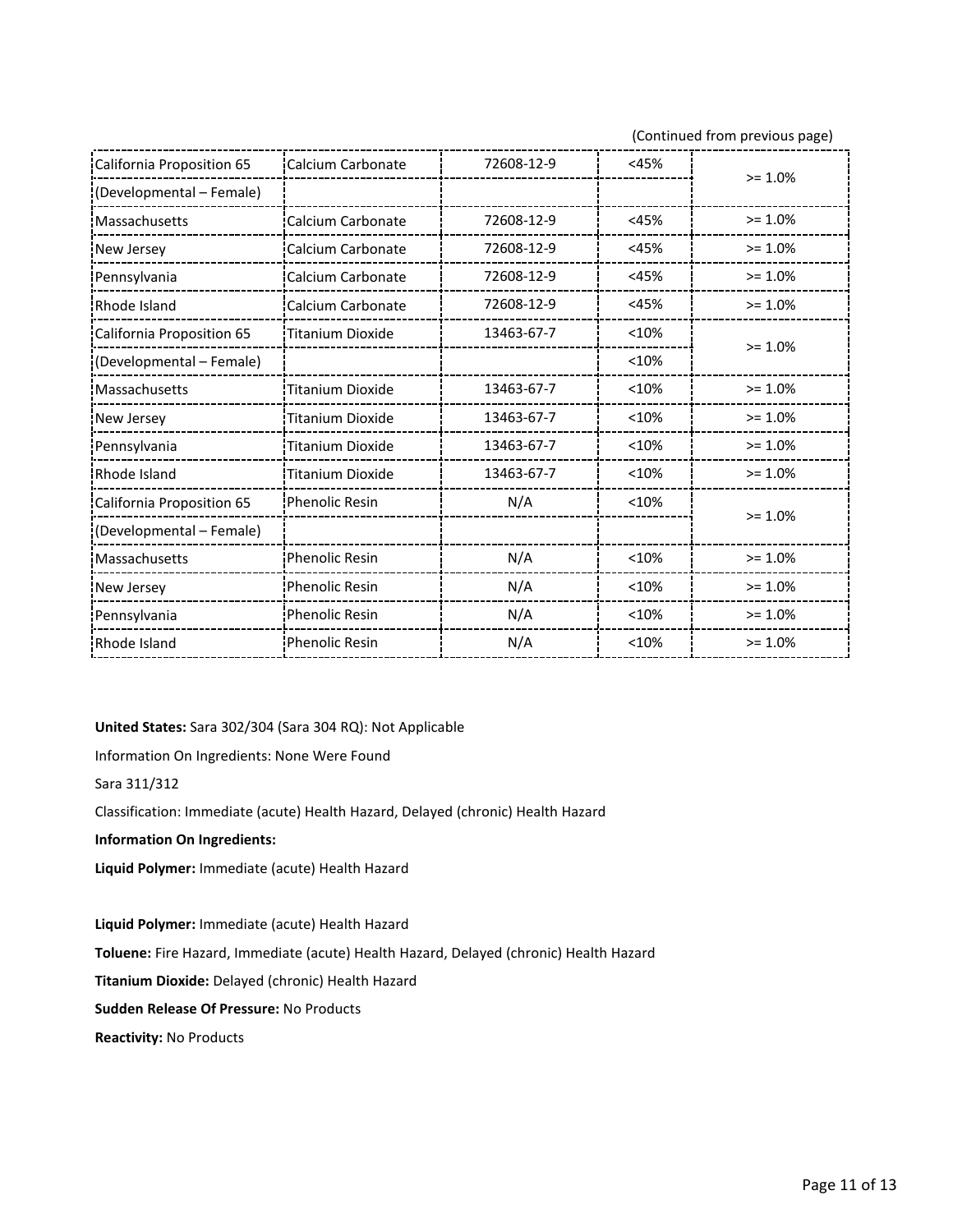#### **California Prop. 65 : Warning**

This product contains a chemical or chemicals known by the State of California to cause cancer, birth defects, or other reproductive harm.

#### **Canada**



**Class B – Flammable TOLUENE** 



**Class D - Poisonous and Infectious materials Division 2: Materials Causing Other Toxic Effects D2A TOLUENE D2B TOLUENE CAS# 108-88-3** Liquid Polymer CAS# N/A Calcium Carbonate CAS# 72608-12-9 Liquid Polymer CAS# N/A Titanium Dioxide CAS# 13463-67-7

This product has been classified in accordance with the hazard criteria of the Controlled Products Regulations (CPR) and the SDS

contains all of the information required by CPR.

Listed National Pollutant Release Inventory (NPRI):TOLUENE CAS:108-88-3

Phenolic Resin Cas# Not Available Calcium Carbonate CAS#72608-12-9

Liquid Polymer cas# N/A Titanium Dioxide CAS#13463-67-7 Liquid Polymer cas# N/A

#### **16. OTHER INFORMATION**

| <b>HFALTH</b>       | 2 |
|---------------------|---|
| <b>FLAMMABILITY</b> | n |
| <b>REACTIVITY</b>   | U |
|                     |   |



\* Customer and / or end user is responsible for determining Personal Protection Equipment

 **NFPA**

**HMIS**

| Preparer:        | Flamemaster / Compliance<br>Rev-A 4/02/2015<br>Supersedes (conversion) | <b>Revision Notes: A</b> | Conversion to ANSI format |
|------------------|------------------------------------------------------------------------|--------------------------|---------------------------|
| Containers:      | plastic jars, metal cans<br>cartridge kits                             |                          |                           |
| Limited Quantity | See SDS Section 14                                                     |                          |                           |